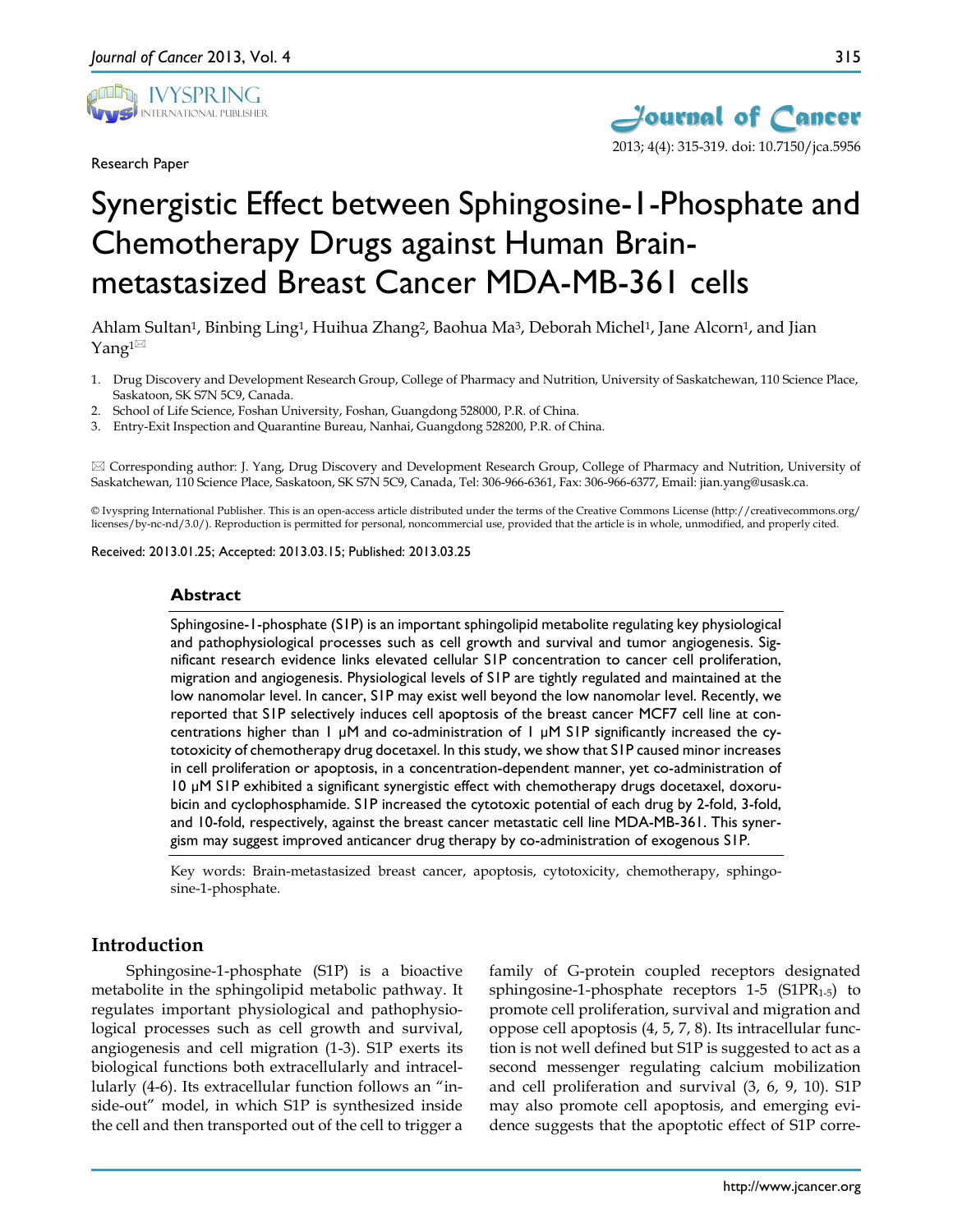lates with its intracellular function (11, 12).

Recently, we reported that exogenously administered S1P can selectively induce cell apoptosis of human breast cancer MCF7 cells at concentrations higher than 1  $\mu$ M and improve the therapeutic efficacy of the chemotherapy drug docetaxel (13). Since the 5-year survival rate drops dramatically following breast cancer metastasis to distal organs such as bone, liver and brain, it is of special importance to investigate whether S1P could increase the therapeutic efficacy of chemotherapy drugs against metastasized breast cancer cells, especially brain-metastasized breast cancer cells. Brain metastasis is observed in approximately 10% of breast cancer patients, and recurrence is common due to reduced efficiency of chemotherapy drugs, such as doxorubicin and carboplatin, and targeted therapy drugs, such as trastuzumab, to cross the blood-brain barrier (14, 15). A very recent study showed that the binding of S1P to S1PR1 in brain capillaries decreases basal P-glycoprotein transport activity and improves the delivery of therapeutic agents like paclitaxel to the brain (16). Therefore, co-administration of exogenous S1P with chemotherapy drugs may increase both the cytotoxicity of the chemotherapy drugs against the brain-metastasized breast cancer cells and their penetration into the brain.

## **Materials and Methods**

## **Cells and cell culture**

Human brain-metastasized breast cancer cell line MDA-MB-361 was purchased from the American Type Culture Collection (ATCC) (Manassas, VA). The cells were cultured in T-75 culture flasks in ATCC-formulated Leibovitz's L-15 medium with 20% fetal bovine serum under a humidified,  $0\%$  CO<sub>2</sub> atmosphere at  $37 \text{ °C}$ . The cell culture media were changed every 2-3 days.

#### **Proliferation and apoptosis assay**

The MDA-MB-361 cells were plated in 96-well plates and grown to 70 – 80% confluence before being treated with S1P for 18 h. The S1P (in ethanol) concentration was ranging from  $0.13 \mu M$  to  $8.0 \mu M$  for proliferation and 0.16  $\mu$ M to 10.0  $\mu$ M for apoptosis. Treatment with ethanol was used as negative control. Cell proliferation and apoptosis were measured using the CellTiter 96 AQueous Non-Radioactive Cell Proliferation Assay and the Caspase-Glo® 3/7 Assay systems from the Promega Corporation (Madison, WI), respectively.

#### **Cytotoxicity assay**

The MDA-MB-361 cells were plated in 96-well plates and grown to 70 – 80% confluence before being treated with S1P at concentrations of 1  $\mu$ M and 10  $\mu$ M. Treatment with ethanol was used as negative control. The S1P cytotoxicity was measured at exposure time of 6 h, 12 h, 24 h, 48 h and 72 h, respectively, using the CytoTox96® Non-Radioactive Cytotoxicity Assay from Promega Corporation.

#### **Combination therapy assay**

The MDA-MB-361 cells were plated in 96-well plates and grown to 70 – 80% confluence before being treated with three chemotherapy drugs, docetaxel  $(0.63 - 40 \,\mu g/ml)$ , doxorubicin  $(0.31 - 20 \,\mu M)$  and cyclophosphamide (32.5  $\mu$ M – 2 mM), alone or in combination with 1  $\mu$ M or 10  $\mu$ M S1P for 18 h. These chemotherapy drugs were prepared in ethanol except doxorubicin which was prepared in 50% water/ethanol, and treatment with ethanol or 50% water/ethanol was used as negative control. The cytotoxicity of each treatment was also measured using the CytoTox96® Non-Radioactive Cytotoxicity Assay from Promega Corporation.

### **Results and Discussion**

## **Effects of S1P on cell proliferation and apoptosis**

The effects of S1P on the proliferation and apoptosis of the brain-metastasized MDA-MB-361 cell line were examined with a range of S1P concentrations (0.13 – 8.0  $\mu$ M for proliferation and 0.16 – 10.0 µM for apoptosis) for 18 h of exposure. Surprisingly, MDA-MB-361 cells were not sensitive towards exogenous S1P treatment (Fig. 1). Cell proliferation was marginally increased by approximately 5% as S1P concentrations ranged from  $0.5 \mu M$  to  $4 \mu M$ . S1P concentrations exceeding 5 µM caused a small degree of inhibition of MDA-MB-361 cell proliferation (Fig. 1A). With respect to apoptosis, S1P gave a concentration-dependent bell-shaped response to exogenous S1P with maximal MDA-MB-361 cell apoptosis achieved at  $0.3 - 0.7 \mu M$  (Fig. 1B), which is significantly different from the concentration-dependent sigmoid-shaped apoptotic response observed in the MCF7 cells (13). In addition, the maximal MDA-MB-361 cell apoptosis was only about 20% higher than control, even much lower than that for the normal mammary gland epithelial MCF12A cell line (13). When concentrations exceeded  $3 \mu$ M, S1P caused inhibition of cell apoptosis. Therefore, unlike the MCF7 cells, exogenous S1P did not selectively induce apoptosis of MDA-MB-361 cells.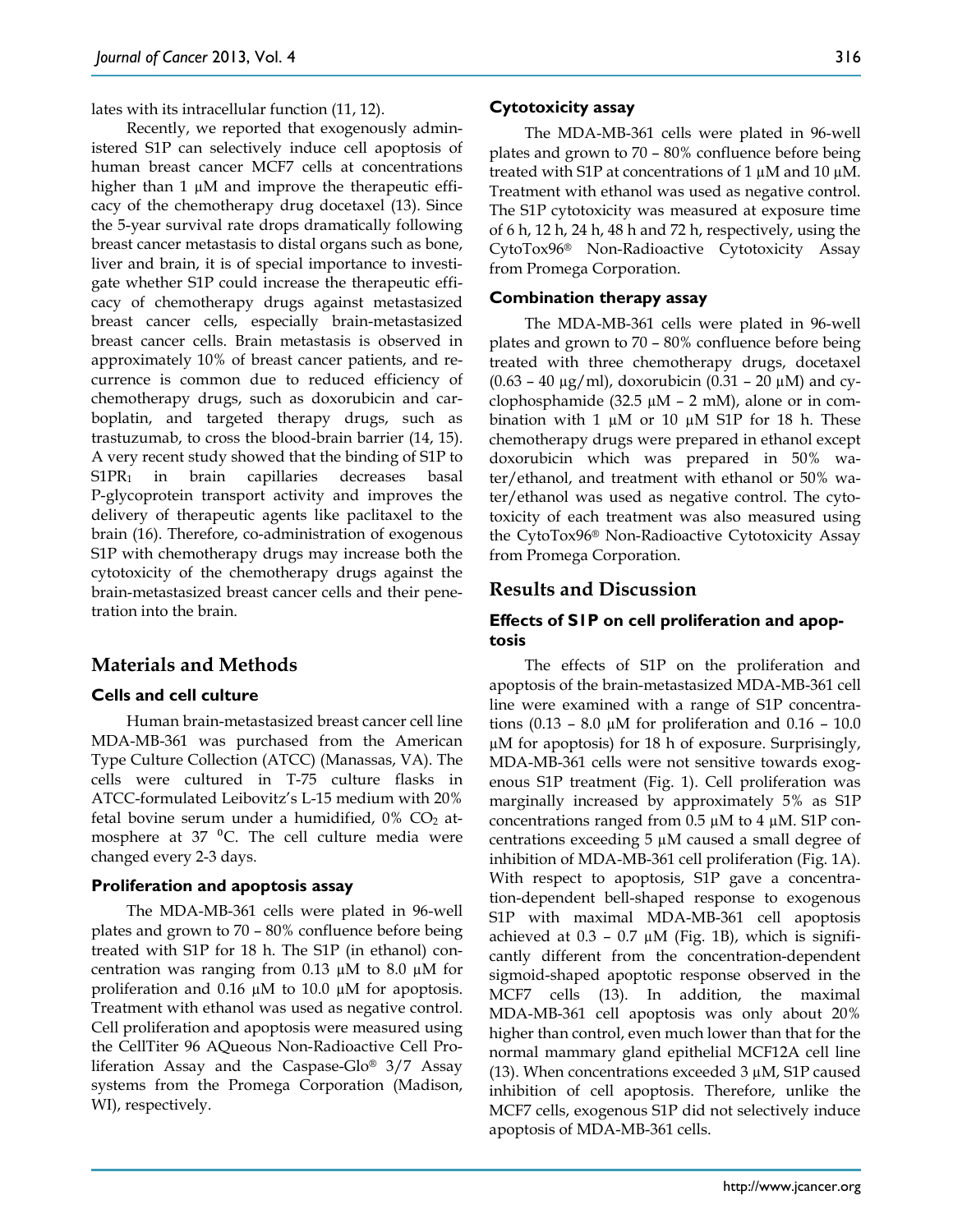

**Fig 1**. Percentage increase (mean ± standard deviation) of cell proliferation and apoptosis of human brain-metastasized breast cancer MDA-MB-361 cells (A: proliferation; B: apoptosis – caspase 3/7) after exposure to different S1P concentrations for 18 h. Treatment with only ethanol was used as negative control. Data were obtained from three independent experiments, each of which was carried out in triplicate.

### **Cytotoxicity of S1P against MDA-MB-361 cells**

Cell necrosis is an additional mechanism of cancer cell cytotoxicity. S1P cytotoxicity against MDA-MB-361 cells was evaluated for up to 72 h of exposure at concentrations of 1  $\mu$ M and 10  $\mu$ M. As shown in Fig. 2, S1P did not cause any cytotoxicity to the MDA-MB-361 cells at a concentration of 1  $\mu$ M. Since S1P was shown to cause a 10% increase in MDA-MB-361 cell apoptosis at 1  $\mu$ M (Fig. 1), prolonged treatment (> 72 h) might be needed in order to observe the cell death. At 10 µM, S1P exhibited a time-dependent positive linear cytotoxic response towards MDA-MB-361 cells (Fig. 2). Cytotoxicity was increased by about 35% compared to control after 72 h of treatment. Extended treatment with high concentrations of S1P ( $\geq$  10 µM) would likely enhance its cytotoxicity against MDA-MB-361 cells. Although high concentrations of exogenous S1P may lead to

necrosis of normal tissues, severe S1P-associated side effects are not expected due to the following two reasons: first, S1P is an endogenous molecule and should possess lower toxicity and better tolerance than synthetic anticancer agents; and second, the human body may have a response system to deal with high S1P concentrations as the normal serum S1P level is around  $0.2 - 0.9 \mu M$  (17) and short time of exposure to high concentrations of S1P is unlikely to be life-threatening or severely detrimental as the serum S1P level was observed to rise up to 15 µM in children patients with juvenile-onset systemic lupus erythematosus (JSLE) (18) and the 5-year survival rate for JSLE is close to 100% (19).



**Fig 2.** Percentage increase (mean ± standard deviation) in cytotoxicity following 1 µM (*solid squares*) and 10 µM (*solid diamonds*) exposure of S1P to human brain-metastasized breast cancer MDA-MB-361 cells at different exposure times. Treatment with only ethanol was used as negative control. Data were obtained from three independent experiments, each of which was carried out in triplicate.

# **Synergistic effects between S1P and chemotherapy agents**

Drug combination therapy, such as paclitaxel plus carboplatin, is widely used in breast cancer treatment to increase therapeutic efficacy and decrease potential toxicity as compared with mono-drug therapy (20, 21). In our previous study, we showed that co-administration of 1  $\mu$ M S1P reduced the EC<sub>50</sub> of docetaxel from 3.4  $\mu$ g/mL to 2.1  $\mu$ g/mL against the MCF7 cells (13). In the current study, we expanded the *in vitro* evaluation of the S1P-combined therapeutic efficacy against the MDA-MB-361 cells to three chemotherapy drugs, docetaxel (0.63 – 40 µg/ml), doxorubicin (0.31 – 20  $\mu$ M) and cyclophosphamide (32.5  $\mu$ M – 2 mM). Drug cytotoxicity was measured alone or in combination with 1  $\mu$ M or 10  $\mu$ M S1P after 18 h of exposure. Co-administration of 1 µM S1P in-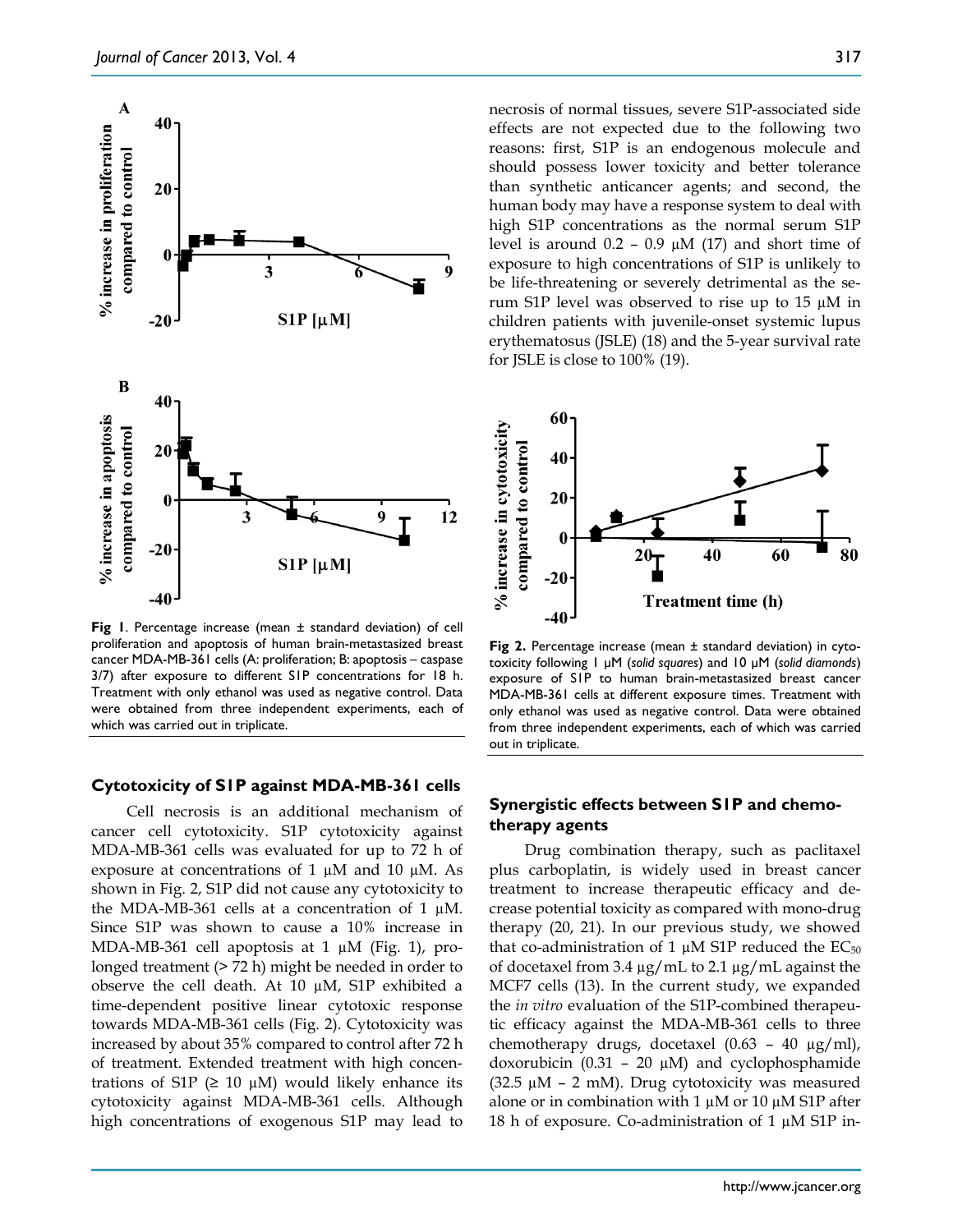creased the cytotoxicity of cyclophosphamide but decreased the cytotoxicity of docetaxel and doxorubicin against the MDA-MB-361 cells (Fig. 3). However, neither the cytotoxicity increase nor the cytotoxicity decrease was statistically significant (docetaxel,  $p =$ 0.21; doxorubicin,  $p = 0.43$ ; and cyclophsophamide, p  $= 0.34$ ). Co-administration of 10  $\mu$ M S1P caused a statistically significantly increase in the cytotoxicity of docetaxel by >2-fold, doxorubicin by >3-fold, and cyclophosphamide ~10-fold. These data suggest S1P has a synergistic effect with docetaxel, doxorubicin and cyclophosphamide at 10 µM. Since the functional mechanisms for docetaxel (anti-mitotic), doxorubicin (intercalation of DNA) and cyclophosphamide (alkylation of guanine) are quite different, further investigations are warranted to elucidate the mechanism of S1P synergism with these drugs.

To treat brain-metastasized breast cancer, therapeutic agents must cross the blood-brain barrier. Recently, it was shown that S1P binding to its receptor  $S1PR<sub>1</sub>$  in brain capillaries increased delivery of therapeutic drugs into the brain, and possibly of S1P as well, through reductions in basal P-glycoprotein transport activity (16). Although systemic S1P administrations may not achieve therapeutically effective S1P levels in the brain (i.e. 10 µM), high S1P concentrations are possible with intratumoral injections or through the use of novel drug delivery systems. Additional studies using cancer-cell targeted nanoparticles warrant investigations given the potential improvement in anticancer therapy against brain metastasis of breast cancer afforded by the synergistic effect of S1P with typical cancer chemotherapeutic drugs. The potential therapeutic benefit of co-administration of S1P also warrants investigations into its potential toxicity, particularly potential detrimental effects to the central nervous system if intratumoral injection or nanodelivery vehicles are exploited to enhance S1P levels in the brain.

**Fig 3.** Percentage increase (mean ± standard deviation) in cytotoxicity of docetaxel (A), doxorubicin (B), and cyclophosphamide (C) against the human brain-metastasized breast cancer MDA-MB-361 cells at different concentrations alone (*solid squares*), in combination with 1 µM S1P (*solid diamonds*), or in combination with 10 µM S1P (*solid triangles*). The cytotoxicity was measured 18 h after exposure. Treatment with ethanol (for docetaxel and cyclophosphamide) or 50% water/ethanol (for doxorubicin) was used as negative control. Data were obtained from three independent experiments, each of which was carried out in triplicate.



# **Conclusion**

We showed that S1P was not an efficient stimulator of cell proliferation or apoptosis towards the brain-metastasized breast cancer MDA-MB-361 cells. However, co-administration of 10 µM S1P exhibited a synergistic effect with chemotherapy agents docetaxel, doxorubicin and cyclophosphamide increasing